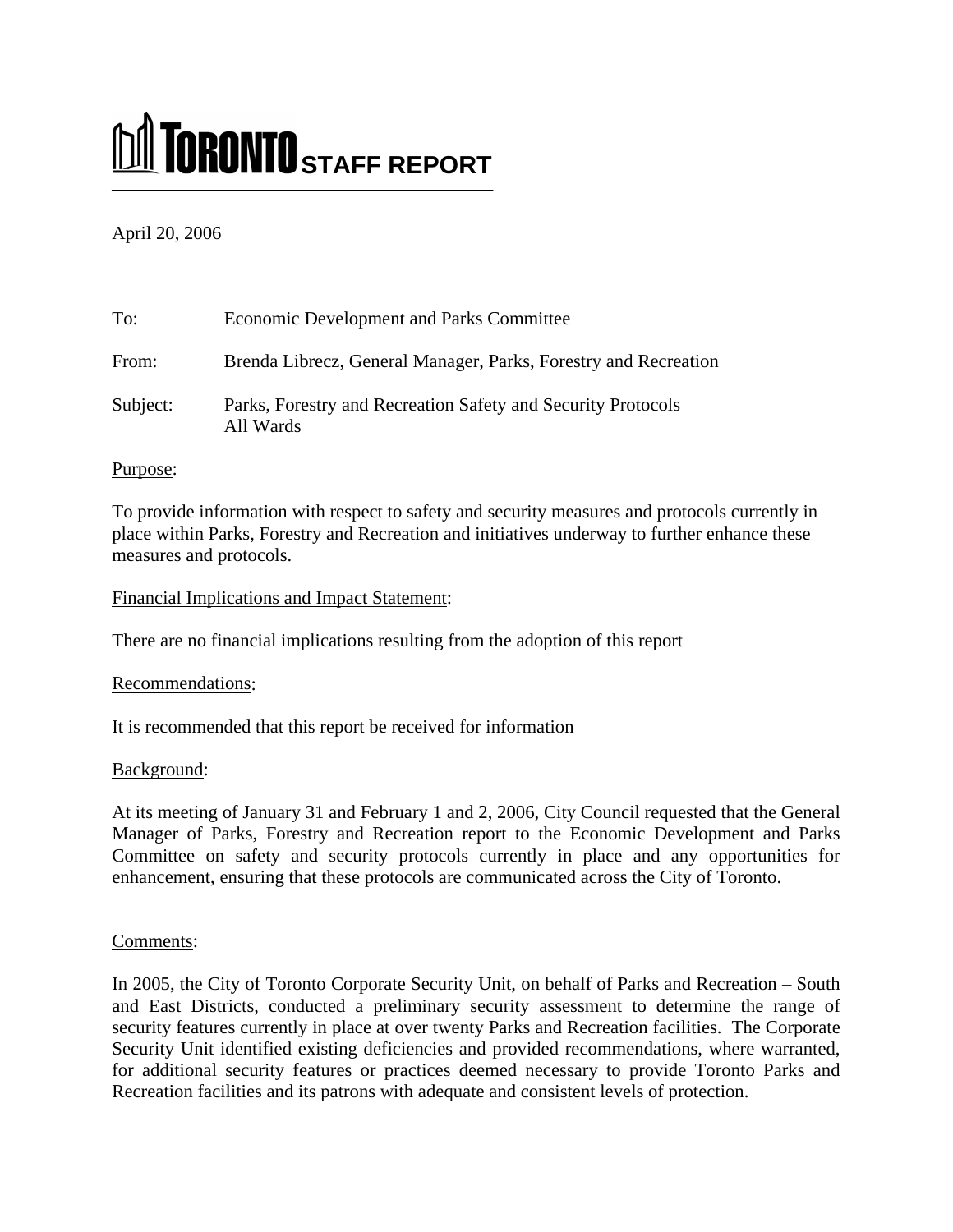Measures to implement the recommended methods for improvements are currently underway. Parks, Forestry and Recreation Division staff are working towards the implementation of a consistent standard of safety and security for all recreation facilities operated by Parks, Forestry and Recreation across the City. Funding required for these ongoing facility audits and improvements will be included in the 2007 and future years' Capital Budget program.

Currently, there are numerous divisional and corporate policies in place to assist staff in dealing with critical incidents and with the safety and security of patrons of Parks, Forestry and Recreation programs and facilities. In an effort to strengthen our existing safety and security protocols, a divisional staff team in Parks, Forestry and Recreation, has been established to develop a Critical Incident Management Plan for the Division, which will strengthen existing safety and security protocols.

The team is conducting an analysis of corporate and divisional policies and procedures and is conducting research on the crisis management plans of other large Canadian and American municipalities and school boards to develop a set of best practices and protocols related to the handling of critical incidents and emergencies that may occur at our sites and facilities. The staff team is also looking at various ways and means of preventing crimes and violent incidents from occurring and developing conflict resolution and de-escalation measures that can be used by staff at our facilities.

In developing the Plan, the Parks, Forestry and Recreation staff team is collaborating with Human Resources staff, the Office of Emergency Management and Toronto Public Health. At a meeting on April 13, 2006, CUPE Local 79 raised security and safety of staff and the public as an important issue. They will be engaged throughout this process. It is anticipated that the Critical Incident Management Plan will be developed in the fall of this year, following extensive consultation with frontline Parks, Forestry and Recreation staff. A communications and training strategy is being developed concurrently for the roll out of the Plan by year end. It is essential that staff be well-trained in order to properly implement the Plan.

Another component of this work involves the development of crisis response and counselling protocols for Parks, Forestry and Recreation staff, along with members of the local community, who may be affected in the event of an incident occurring at one of our sites or facilities. Staff will be trained in both the crisis response and counselling protocols.

A new police protocol has been developed and staff will be trained in May 2006. The police protocol is an agreement between the Parks, Forestry and Recreation Division and Toronto Police Services to work co-operatively to ensure the safety in our parks and recreation facilities. It is designed to maintain a good working relationship between police, staff and the community.